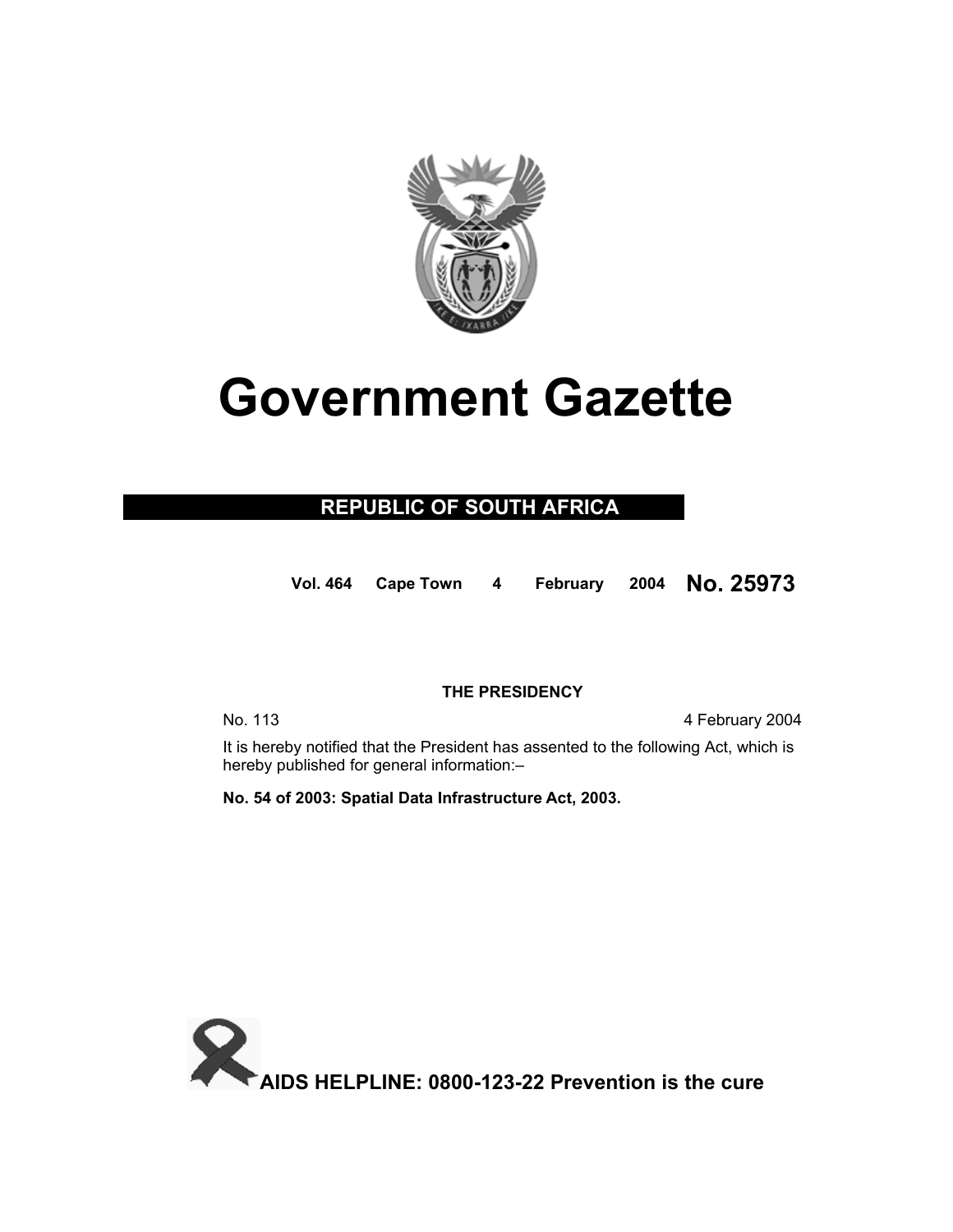Act No. 54, 2003 **SPATIAL DATA INFRASTRUCTURE ACT. 2003** 

*(English text signed by the President.) (Assented to 28 January 2004.)* 

## **ACT**

**To** establish the South African Spatial Data Infrastructure, the Committee for Spatial Information and an electronic metadata catalogue; to provide for the determination of standards and prescriptions with regard to the facilitation of the sharing of spatial information; to provide for the capture and publishing of metadata and the avoidance **of** duplication of such capture; and to provide for matters connected therewith.

**B** E IT ENACTED by the Parliament of the Republic of South Africa. as follows:-

### **ARRANGEMENT OF ACT**

| 1.  | Definitions                                                               |    |
|-----|---------------------------------------------------------------------------|----|
| 2.  | Application of Act                                                        | 5  |
| 3.  | Establishment and objectives of South African Spatial Data Infrastructure |    |
| 4.  | Powers of Minister                                                        |    |
| 5.  | Establishment of Committee for Spatial Information                        |    |
| 6.  | Powers and functions of Committee                                         |    |
| 7.  | Terms of office of members                                                | 10 |
| 8.  | Disqualification as member of Committee                                   |    |
| 9.  | Meetings of Committee                                                     |    |
| 10. | Establishment of subcommittees                                            |    |
| 11. | Spatial information standards and prescriptions                           |    |
| 12. | Capture and publishing of metadata                                        | 15 |
| 13. | Manner and refusal of access to spatial information                       |    |
| 14. | Supply of and accountability for spatial information                      |    |
| 15. | Agreements on utilisation of spatial information                          |    |
| 16. | Collaborative maintenance                                                 |    |
| 17. | Reporting on data quality                                                 | 20 |
| 18. | Security of spatial information                                           |    |
| 19. | Delegation of powers                                                      |    |
| 20. | Regulations                                                               |    |
| 21. | Liability                                                                 |    |
| 22. | Short title and commencement                                              | 25 |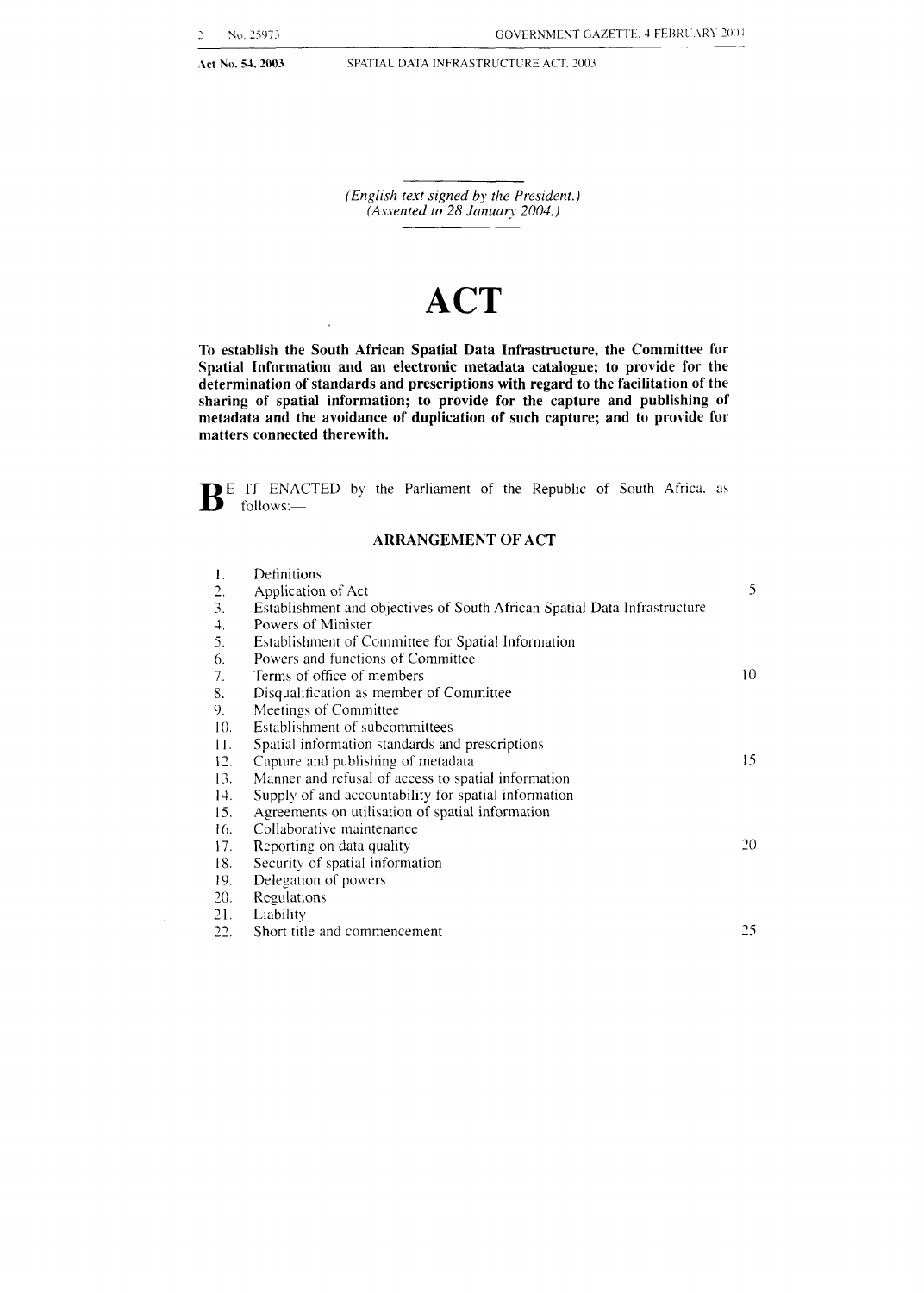### **Definitions**

**1.** In this Act, unless the context indicates otherwise-

"base data set" means those themes of spatial information which have been captured or collected by a data custodian;

**"Committee"** means the Committee for Spatial Information established by 5 section *5:* 

**"data custodian"** means-

*(a)* an organ of state: or

*(b)* an independent contractor or person engaged in the exercise of a public power or performance of a public function,  $10$ 

which captures, maintains, manages, integrates, distributes or uses spatial information;

**"data set"** means an identifiable collection of related spatial information:

**"data vendor"** means a person who supplies spatial information on behalf of a data custodian; 15

**"Department"** means the national department responsible for Land Affairs: **"Director-General"** means the Director-General of the Department:

**"features"** means geographic phenomena having common characteristics: **"field"** means an area of a database record into which a particular item of data is entered: *20* 

"maintenance" when used in relation to spatial information, means-

- *(a)* measures taken to ensure that spatial information conforms to the standards and prescriptions determined in terms of this Act: or
- *(b)* the updating or modification of spatial information to ensure that it remains usable and reliable; 25

**"member"** means a member of the Committee;

"metadata" means a description of the content. quality. condition and other characteristics of spatial information:

**"Minister"** means the national Minister responsible for Land Affairs:

**"organ of state"** means an organ of state as defined in section 2.39 of the *30*  Constitution:

**"prescribe"** means prescribe by regulation:

**"quality"** means the degree to which spatial information which has been captured or collected satisfies stated or implied needs, and includes geographic information about lineage, completeness, currency. logical consistency and accuracy of the 35 spatial information;

**"record"** means a record as defined in section 1 of the Promotion of Access to Information Act, 2000 (Act No. *2* of 2000):

"SASDI" means the South African Spatial Data Infrastructure established by section 3:  $40$ 

**''spatial information"** means information about spatial objects or features and their attributes;

**"this Act"** includes any regulation made or notice published in terms of this Act: **"user"** means any person who has obtained access to spatial information in order to use such information. 45

### **Application of Act**

**2.** This Act applies to organs of state which hold spatial information and to users of spatial information.

### **Establishment and objectives of South African Spatial Data Infrastructure**

**3.** (1) The South African Spatial Data Infrastructure is hereby established as the SO national technical, institutional and policy framework to facilitate the capture. management, maintenance, integration, distribution and use of spatial information. (2) The objectives of the SASDI are to-

- *(a)* facilitate the capture of spatial information through co-operation among organs of state; *55*
- *(b)* promote effective management and maintenance of spatial information:
- (c) promote the use and sharing of spatial information in support of spatial planning, socio-economic development and related activities;
- *(d)* create an environment which facilitates co-ordination and co-operation among all stakeholders regarding access to spatial information: 60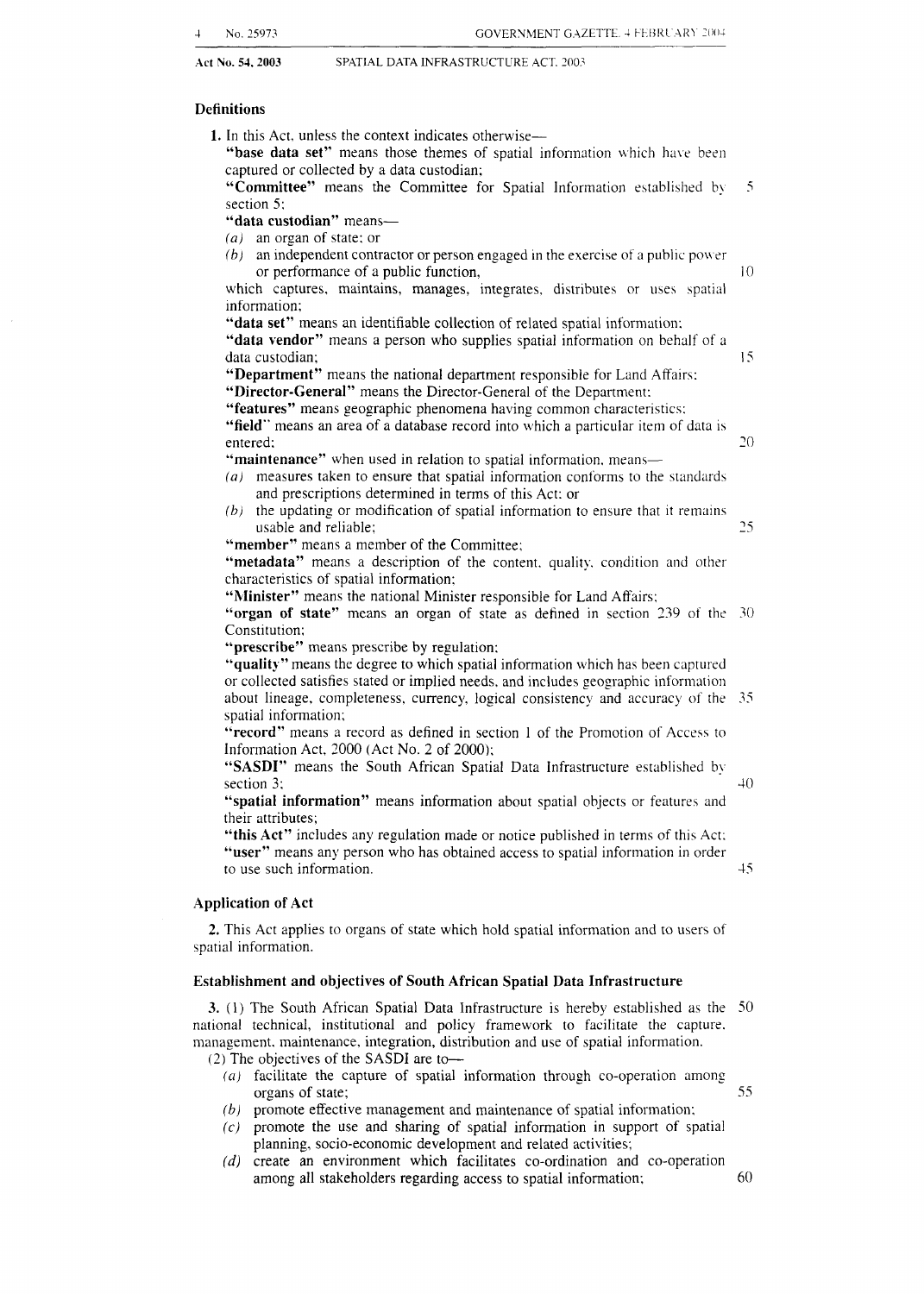- $(e)$  eliminate duplication in the capturing of spatial information:
- $(f)$  promote universal access to such information; and
- (g) facilitate the protection of the copyright of the state in works relating to spatial information.

*(3)* The Director-General administers this Act and the South African Spatial Data 5 Infrastructure.

### **Powers of Minister**

**4.** (1) The Minister may—

- $(a)$  prescribe standards and measures on the sharing and integration of spatial information; IO
- determine the fees. costs, price or charges payable for spatial information and  $(b)$ other records;
- grant exemption from the payment of any fees required to be paid in terms of  $(c)$ this Act;
- $(d)$  establish and maintain an electronic metadata catalogue as a component of the  $15$ SASDI; and
- in concurrence with the Minister of Finance, determine and pay remuneration  $(e)$ and allowances to members of the Committee or subcommittee who are not in the full-time employ of the State.<br>(2) The Minister may, in accordance with section 231 of the Constitution, enter into  $20$

an agreement with any person or body, within and outside the Republic. with a view to promoting any matter relating to the management and utilisation of spatial information.

(3) The Minister may suspend or revoke a decision or measure of the Committee.

(4) The Minister must, after suspending the decision or measure of the Committee and before its revocation, remit such decision or measure for the Committee's reconsidera- 25 tion.

### **Establishment of Committee for Spatial Information**

**5.** (1) The Committee for Spatial Information is hereby established.

(2) The Committee consists of the following members appointed by the Minister:

- (a) One person to represent the Minister;  $30 \div 30$
- $(b)$  two persons in the full-time employ of the Department:
- $(c)$  one person in the full-time employment of each of-
	- (i) Statistics South Africa, as defined in section 1 of the Statistics Act. 1999 (Act No. *6* of 1999):
	- (ii) the national department of Provincial and Local Government: and

*7-* 

- (iii) such other national departments of state identified by the Minister:
- ( $d$ ) one person from each provincial government, in the full-time employ of such government;
- $(e)$  two persons in the full-time employ of local municipalities. one of whom shall be from a municipality which is mainly rural in character and the other from  $\approx 40$ a municipality which is mainly urban in character:
- $(f)$ one person to represent the Council of Government Information Technology Officers;
- $(g)$  one person to represent a professional association of persons involved in Geographic Information Science; 15 and 15 and 15 and 15 and 15 and 15 and 15 and 15 and 15 and 15 and 15 and 15 and 15 and 15 and 15 and 15 and 15 and 15 and 15 and 15 and 15 and 15 and 15 and 16 and 16 and 16 and 16 and 1
- $(h)$  one person involved in the teaching or research of Geographic Information Science:
- $(i)$ at least one person to represent the interests of public entities contemplated in Schedules 2 and 3 to the Public Finance Management Act, 1999 (Act No. I of 1999), that perform functions which support the objects of this Act; and  $50$  $(i)$  one person from each data custodian as identified by the Minister.

(3) The Minister must, after calling for nominations from the public in the prescribed manner. and-

(a) in respect of paragraphs (b) and  $(c)$  of subsection (2), after consultation with the Ministers responsible for those departments; 55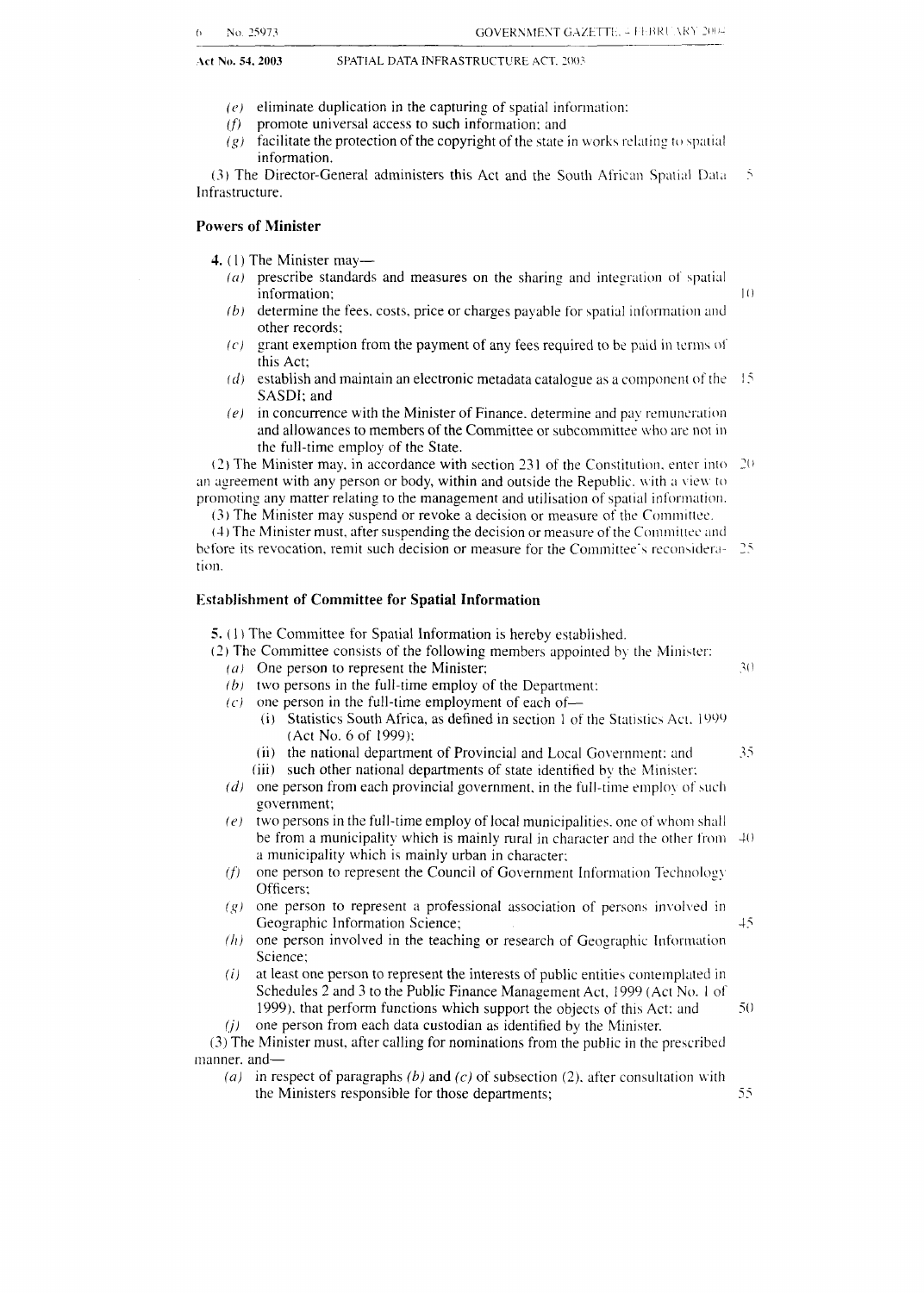**Act No. 54.2003** SPATIAL DATA INFRASTRUCTURE ACT. 2003

- Premiers of the respective provinces; and
- $(c)$  in respect of paragraph  $(e)$  of subsection  $(2)$ , after consultation with the Chairperson of the South African Local Government Association,

appoint the members of the Committee and an alternate member for each such member.  $\tilde{\mathcal{L}}$ (4) The Minister must appoint from among the members of the Committee *u* 

chairperson and a deputy chairperson. *(5)* When the chairperson is unable to perform the functions of that ofice. the deputy chairperson must perform those functions.

(6) The Minister must, within 30 days from the date of appointment of the members  $\pm 10$ of the Committee, publish the names of the appointees. the position held by each appointee to the Committee and the date of each appointment, by notice in the *Gazette*.

**(7)** If a member dies or vacates his or her office before the expiry of his or her term of office, the Minister may, subject to subsection (2), appoint any person to fill the vacancy for the unexpired portion of the period for which such member was appointed.

### **Powers and functions of Committee**

**6.** (1) The Committee must advise the Minister. the Director-General or an organ of state dealing with spatial information on-

- $(a)$  matters referred to the Committee by the Minister, the Director-General or an organ of state;
- *(b)* any matter regarding the capture, management. maintenance. integration. distribution and use of spatial information: and
- *IC*) any matter the Committee considers necessary or expedient for achieving the objectives of the SASDI.

(2) The Committee-

 $25$ 

 $45$ 

 $20$ 

 $15$ 

- *(a)* must facilitate, promote and safeguard an environment for the efficient collection, management. distribution and utilisation of spatial information:
- *ih)* must monitor and acquire information relating to the functioning of the SASDI:
- *(c)* must support the functioning of any structure or measure established under this Act;
- *(d)* may print, circulate, sell, finance and administer the publication of any material relating to spatial information;
- *(e)* must promote awareness of its activities, including dissemination of information on the importance of spatial information for effective governance.  $35$ planning and decision making;
- *(f)* must, within three months after the end of each financial year. submit a report to the Minister, stating the activities of the Committee and its subcommittees and any recommendations from the Committee aimed at improving its  $\downarrow$ () functioning or the functioning of the SASDI: and
- *(g)* may do anything necessary for the proper performance of its functions or **to**  achieve the objectives of the SASDI.

### **Terms of office of members**

- 7. A member-
	- *(a)* must be appointed for a period of three years: and
	- *(bj* may not serve more than two consecutive terms unless the Minister is of the opinion that appointment for a further term will be beneficial to the Committee.

### **Disqualification as member of Committee**

- **8.** (1) The Minister may not appoint as a member of the Committee a person who- $50$ 
	- *(a)* is an unrehabilitated insolvent;
	- *(b)* is mentally ill;
	- *(c)* has been convicted, whether in the Republic or elsewhere. of an offence involving dishonesty or an offence for which he or she was sentenced to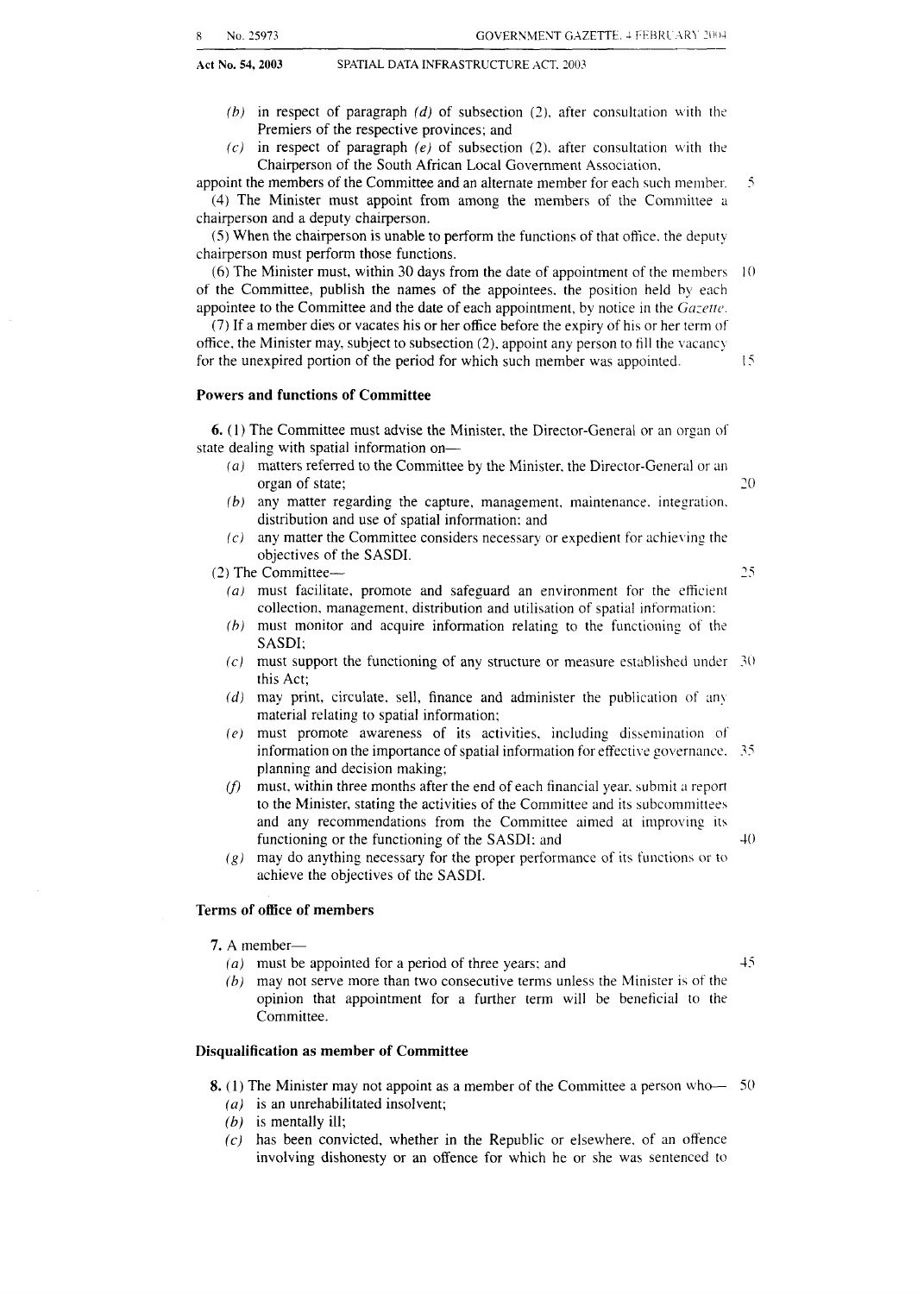imprisonment without the option of a fine, unless the person has received a grant of amnesty or a free pardon before the date of his or her appointment:

**GOVERNMENT GAZETTE, 4 FEBRUARY 2004** 

- $(d)$  has been removed from an office of trust on account of improper conduct:
- $(e)$  has had his or her name removed from any professional register on account of misconduct and has not been reinstated;  $\frac{5}{2}$
- $(f)$ is a political representative at the national, provincial or municipal sphere of government;
- $(g)$  has been determined by a court, tribunal or forum as contemplated by the Promotion of Equality and Prevention of Unfair Discrimination Act. 2000 (Act No. 4 of 2000), to have contravened section 7 or any other provision of  $10$ that Act; or
- $(h)$  is not a fit and proper person to be so appointed.
- *(7)* **A** member of the Committee must vacate his or her office. if he or she-
	- $(a)$  becomes disqualified in terms of subsection (1) from being appointed as a member of the Committee;
	- $(b)$  has, without the leave of the Committee, been absent from two consecutive meetings of the Committee or a subcommittee of which he or she is a member: *(e)* resigns by written notice addressed to the Minister;
	- *Id)* has been recalled by, or ceases to be associated with, the body that he or she
	- represented at the time of his or her appointment to the Committee or, in the 20 case of an official in the service of the State, ceases to be such an official: */c)* is incapable of performing his or her duties due to ill health: or
	- *(f)* has engaged in any activity that has brought or may bring the Committee into disrepute.

### **IIeetings of Committee**

**9.** (1) The first meeting of the Committee must be held at the time and place determined by the Minister and subsequent meetings must be held at such times and places as may be determined by the Committee.

*(2)* The Committee must hold at least four meetings each year but may hold \uch further meetings as it determines from time to time.

*(3)* The chairperson may at any time on reasonable grounds and on notice of the purpose of the meeting convene a special meeting of the Committee to be held on a date and place that he or she determines.

 $(4)$  The chairperson must convene a special meeting, and state the purpose of the meeting, within 14 days of the receipt of a request for such meeting by-

- *(a)* the Minister;
- *(h)* the Director-General; or
- *(c)* at least one third of the Committee members.

*(5)* A majority of all the members of the Committee constitutes a quorum at an!' meeting of the Committee.  $\Delta()$ 

(6) **A** decision of the majority of the members of the Committee present ar an! meeting constitutes a decision of the Committee.

(7) In the event of an equality of votes, the chairperson has a casting vote in addition to his or her deliberative vote.

(8) **A** decision taken by the Committee or an act performed under the authority of thc Committee is not invalid by reason only of a vacancy on the Committee or that a person  $\nu$  who is not entitled to sit on the Committee, sat as a member at the time when the decision was taken or the act was authorised, if the decision was taken or the act authorised by the requisite majority of the members of the Committee who were present at the time and entitled to sit as members. 50

### **Establishment of subcommittees**

10. The Committee may-

- $(a)$  establish subcommittees for the effective performance of its functions:
- (b) delegate any of its powers and functions to a subcommittee on such terms as it considers appropriate;
- *(c)* direct the subcommittee to perform such tasks as it considers appropriate:

### $25$

 $15$ 

 $30$ 

55

35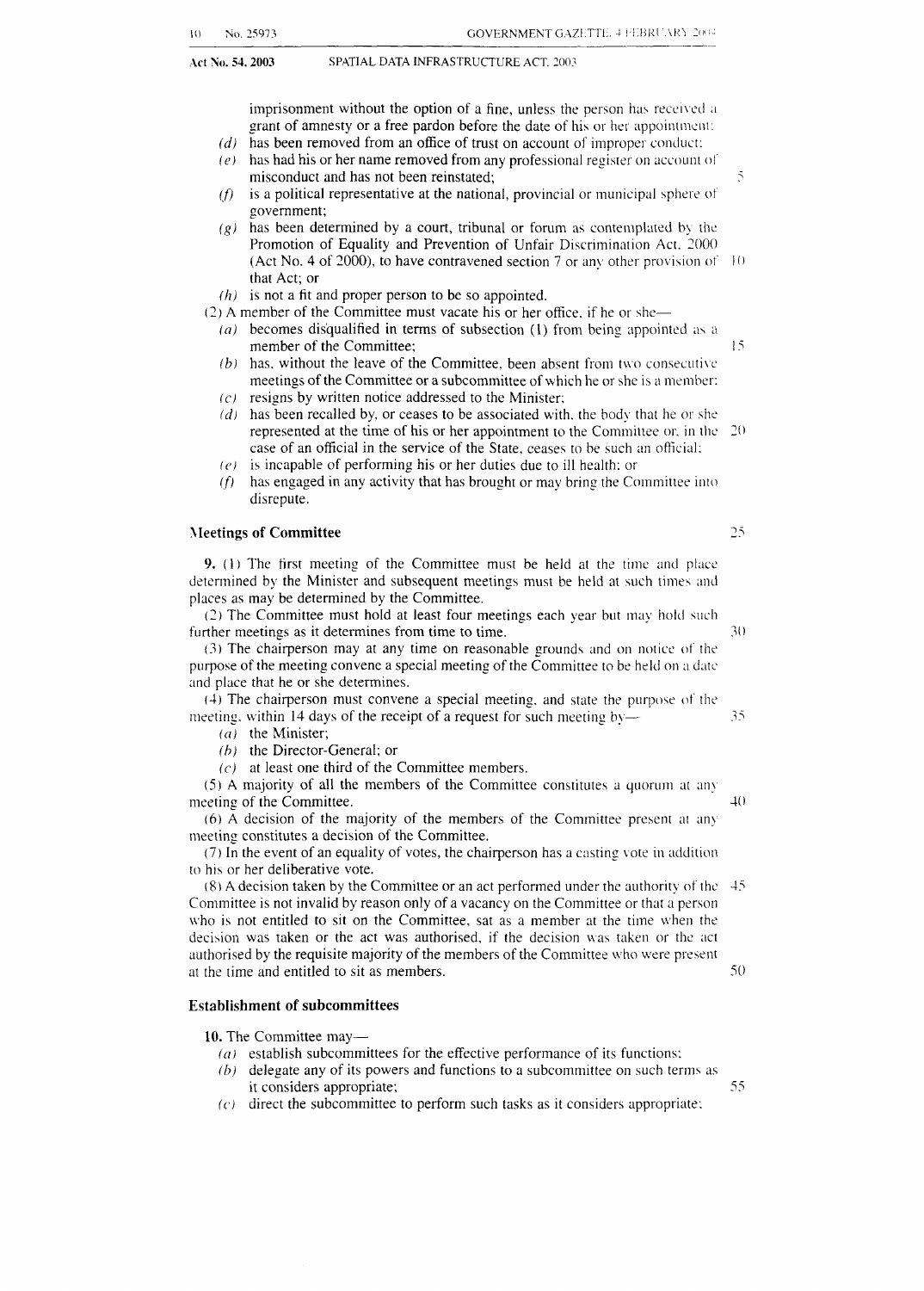**Act No. 54,2003** SPATIAL DATA INFRASTRUCTURE ACT. 2003

- 
- *(d)* at any time revoke the delegation to a subcommittee:
- *(e)* despite any delegation, itself exercise a delegated power or function:
- (f) co-opt experts or persons with special skills who are not members of the Committee as non-voting members of a subcommittee; and
- $(g)$  designate one of the members of a subcommittee as chairperson of the subcommittee. *5*

#### **Spatial information standards and prescriptions**

**11.** (1) The Minister may determine standards and prescriptions to facilitate the sharing and integration of spatial information.

(2) No standard or prescription determined by the Minister shall take effect unless it 10 has been published in the *Gazetre* at least one month before the effective date specified in the notice.

(3) A data custodian and a data vendor must adhere to the standards and prescriptions referred to in this section.

### **Capture and publishing of metadata**

**12.** (1) A data custodian must capture and maintain metadata for any spatial information held by it in accordance with this Act.

(2) A data custodian must ensure that metadata is available to users by-

- *(a)* making its metadata available to the Department. in the prescribed manner. for inclusion in the electronic metadata catalogue: and
- $(b)$  including it in a manual on functions as described in section 14 of the Promotion of Access to Information Act. 2000 (Act No. 2 of 2000).

**(3)** The Minister may. by notice in the *Gazerre,* exempt any data custodian. or exempt any type of exercise either in a particular instance or in general. from any provision relating to the capture or maintenance of spatial information contained in regulations 25 made in terms of this Act.

### **;\lanner and refusal of access to spatial information**

**13.** The provisions of the Promotion of Access to Information Act, 2000 (Act No. *1* of 2000). relating to the manner and refusal of access to records apply to any matter regulated in terms of this Act. *30* 

### **Supply of and accountability for spatial information**

**14.** (1) A data custodian may, in the prescribed manner, appoint a data vendor to supply products derived from the data custodian's dataset.

*(2)* A data custodian is accountable for the integrity of unmodified spatial information which is supplied by the data vendor in terms of this Act.

*(3)* A data custodian or a data vendor supplying spatial information must provide-*(a)* the information in a prescribed manner: and

*(h)* the relevant metadata together with the spatial information.

### **Agreements on utilisation of spatial information**

**15.** ( 1) A data custodian or a data vendor and a user may enter into a licensing 40 agreement with regard to the use of spatial information.

*(2)* A licensing agreement must provide for-

- *(a)* the duration of the agreement;
- *(b)* the legal protection of the copyright of the State and any other interested party: and 45
- *IC)* any other provision that the parties may consider necessary and as may be prescribed.

### **Collaborative maintenance**

**16.** (1) Data custodians may exchange spatial information in terms of a collaborative maintenance agreement providing for the regular updating of base data sets within an *50* agreed period.

1s

*20* 

*35*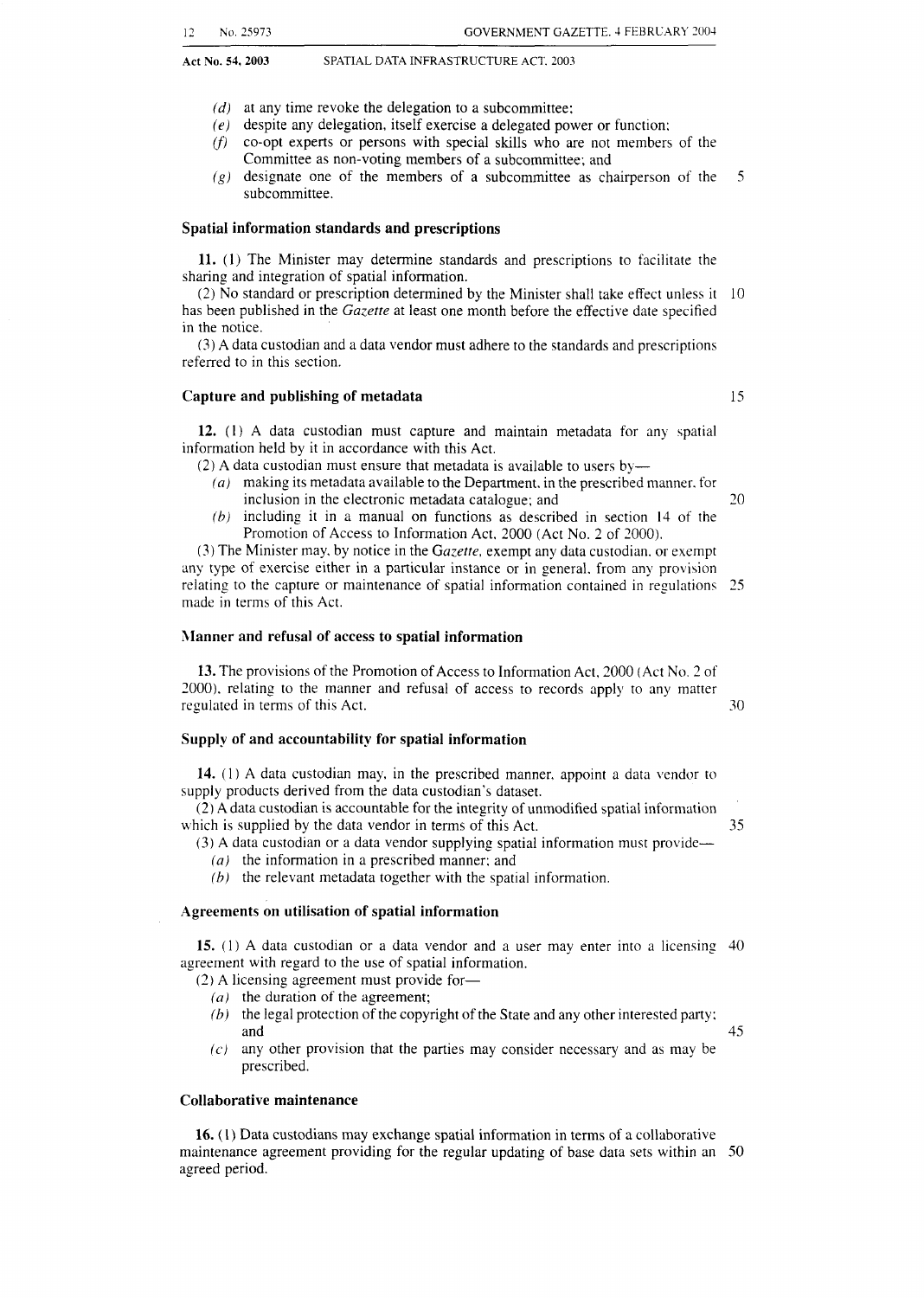*(2)* A collaborative maintenance agreement must provide-

- $(a)$  for the duration of the agreement;
- $(b)$  **a stipulation of the frequency with which updated versions of the base data set** in question must be provided;
- $(c)$  the format and medium to be used in providing the updated spatial  $5$ information;
- *(dj* for the legal protection of the copyright of the State and other interested parties: and
- $(e)$  any other provision that the parties may consider necessary and as may be prescribed. IO

*(3)* **A** data custodian of a base data set must, in the absence of an agreement contemplated in this section, furnish all updates of spatial information of the base data set to the data custodian of a derivative data set, within a prescribed period, in order to ensure synchronised updates of the two data sets.

(4) **A** data custodian of a derivative data set must update the data set \\.ithin **;I** I5 prescribed period after receiving an update of the base data set.

*(5)* The data custodian of a base data set must render all reasonable assistance to the data custodian of a derivative data set to perform the updating contemplated in subsection (4).

### **Reporting on data quality** *<i>70*

17. (1) A user or data vendor must report any deficiency in the quality of spatial information to the data custodian or data vendor who supplied the information. within a prescribed period after discovering that deficiency.

(2) The user or data vendor must provide specific and sufficient information in thc report to enable the data custodian or data vendor who supplied the spatial information 25 to identify the record concerned and must, if possible, indicate what the record should contain.

(3) The data custodian or data vendor must respond. in the prescribed time and manner, to the user or data vendor after receiving the report on that deficiency.

(4) If **;I** data custodian or data vendor does not respond within the prescribed time. the *30*  user or data vendor may refer the matter to the Committee, and the Committee may take any remedial action it considers necessary or expedient.

### **Security of spatial information**

18. A data custodian must-

- $(a)$  take reasonable steps to effect adequate and appropriate security against the  $-35$ loss of spatial information in his, her or its custody or any unauthorised or unlawful access to and modification or disclosure of that spatial information: and
- *(h)* ensure the protection of the copyright of the State and other interested parties in spatial information in his, her or its custody.  $40$

### **Delegation of powers**

**19.** The Minister may, in general or in a particular case. in writing delegate to thc Director-General or any officer in the service of the national government any power. except the power to make regulations, conferred upon him or her in terms of this Act.

#### **Regulations**

- **20.** (1) The Minister may by notice in the *Gazette* make regulations in respect of- $(a)$  any matter which is required or permitted to be prescribed under this Act:
	- $(b)$  criteria for the nomination, selection and appointment of any person as a member of the Committee;
	- $(c)$  the manner and specification for the capturing of spatial information. 50 including any application for exemption from such manner or specification:
	- *(d)* measures relating to the avoidance of duplication of capture, safeguarding the integrity of captured spatial information, and access to and distribution of spatial information; and

 $45$